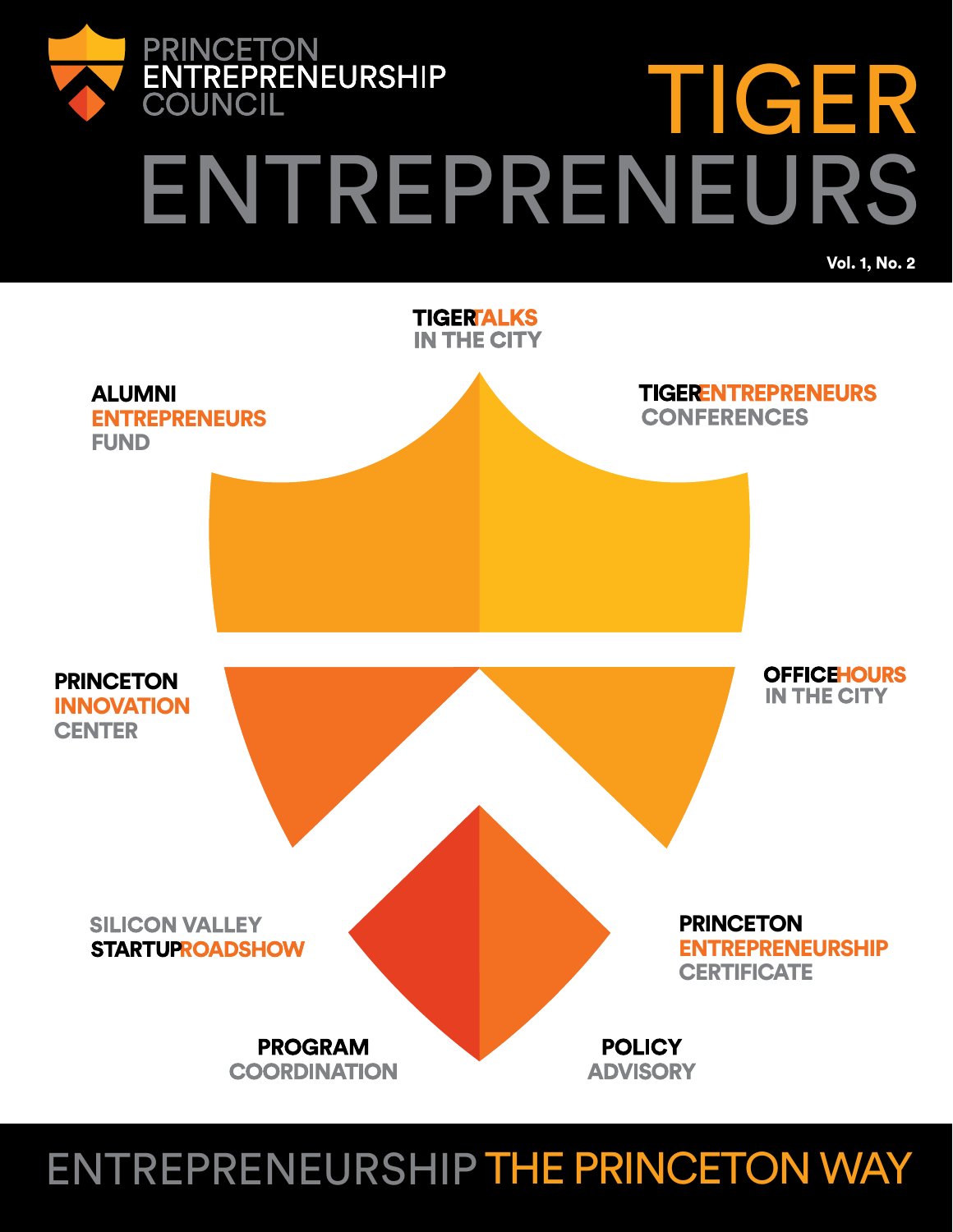# AT A GLANCE: PEC YEAR **1**



2016/**17**

**AEF portfolio**<br>companies<br>and counting companies

结药结核结核结核结核结核结

### AEF portfolio<br>
companies<br> **12 <b>Conting**<br> **12 Entrepreneurship\***<br> **12 Entrepreneurship\* with a Certificate in Entrepreneurship\***

\*In collaboration with the Keller Center.





**mentored by 6 office hours in the city mentors**

Faculty & Alumni<br>companies pitched **STARTUPROADSHOW** 



Rounds of Town/Gown **Entrepreneurship Collaboration Meetings** 

### **1 Princeton Innovation Center,** *opening this fall*

### STAY IN TOUCH

- Sign up for the PEC newsletter: **entrepreneurs.princeton.edu/get-in-touch**
- Like PEC on Facebook: **facebook.com/princetonentrepreneurs**
- Follow PEC on Twitter: **twitter.com/princeton\_PEC**

**SAVE** THE DATE **Tiger Entrepreneurs Conference** Boston, MA **October 19-20**

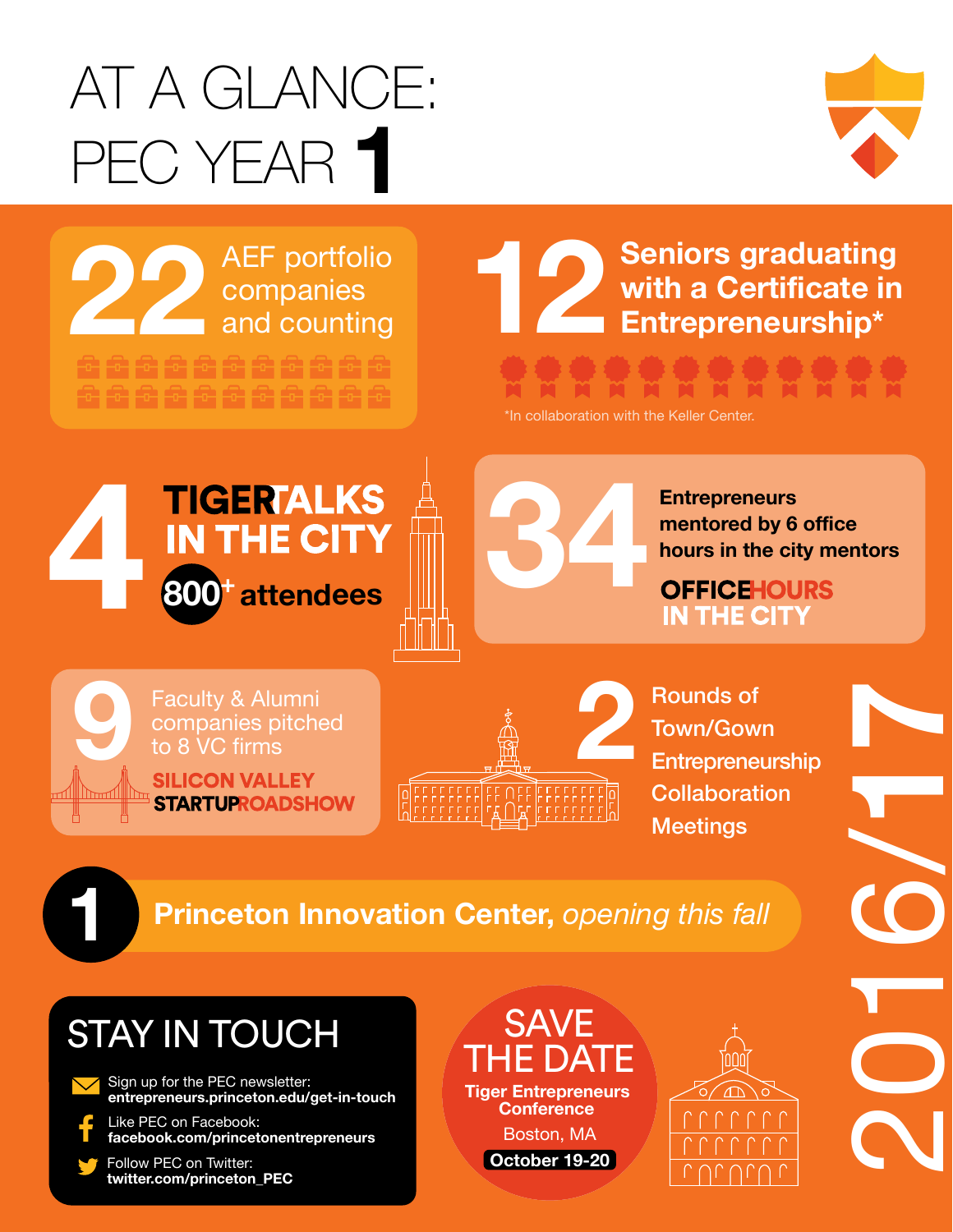## AEF Invests in New Alumni Startups



On January 28, the Alumni Entrepreneurs Fund (AEF) Feedback Panel met at Venrock's Palo Alto offices to listen to and review the pitches of the Fall 2016 finalists. Following the feedback panel's recommendations, Provost David S. Lee \*99 announced that AEF will make an investment in two companies: BoxPower and WellSheet.

In addition to seed funding, the alumni founders were drawn to AEF for the mentorship and networking opportunities it affords. "The program opens up with a once-in-a-lifetime opportunity to pitch to some of the most influential venture capitalists in Silicon Valley," said Craig Limoli '12, founder of WellSheet. "Such an audience would be impossible to gather anywhere else, and the chance to continue a relationship with mentors from that group is invaluable." Aaron Swartz '17, co-founder of BoxPower, agreed: "AEF's Feedback Panel Day was more than an investment opportunity; it was a rare and inspiring occasion to receive honest feedback from over a half-dozen distinguished alumni, a meeting with any one of

whom would have been a privilege." Not only does AEF help cultivate relationships between established alumni and recent alumni startups, it also offers an educational component critical to fledgling companies. "AEF opens up a wealth of resources paramount for an early stage company at a time when we need it most, to establish ourselves in the market," Limoli said. "AEF is a monumental force for innovation and entrepreneurship among Princeton alumni."

AEF will be investing in several new startups this spring. Applications for the Fall 2017 round open in September.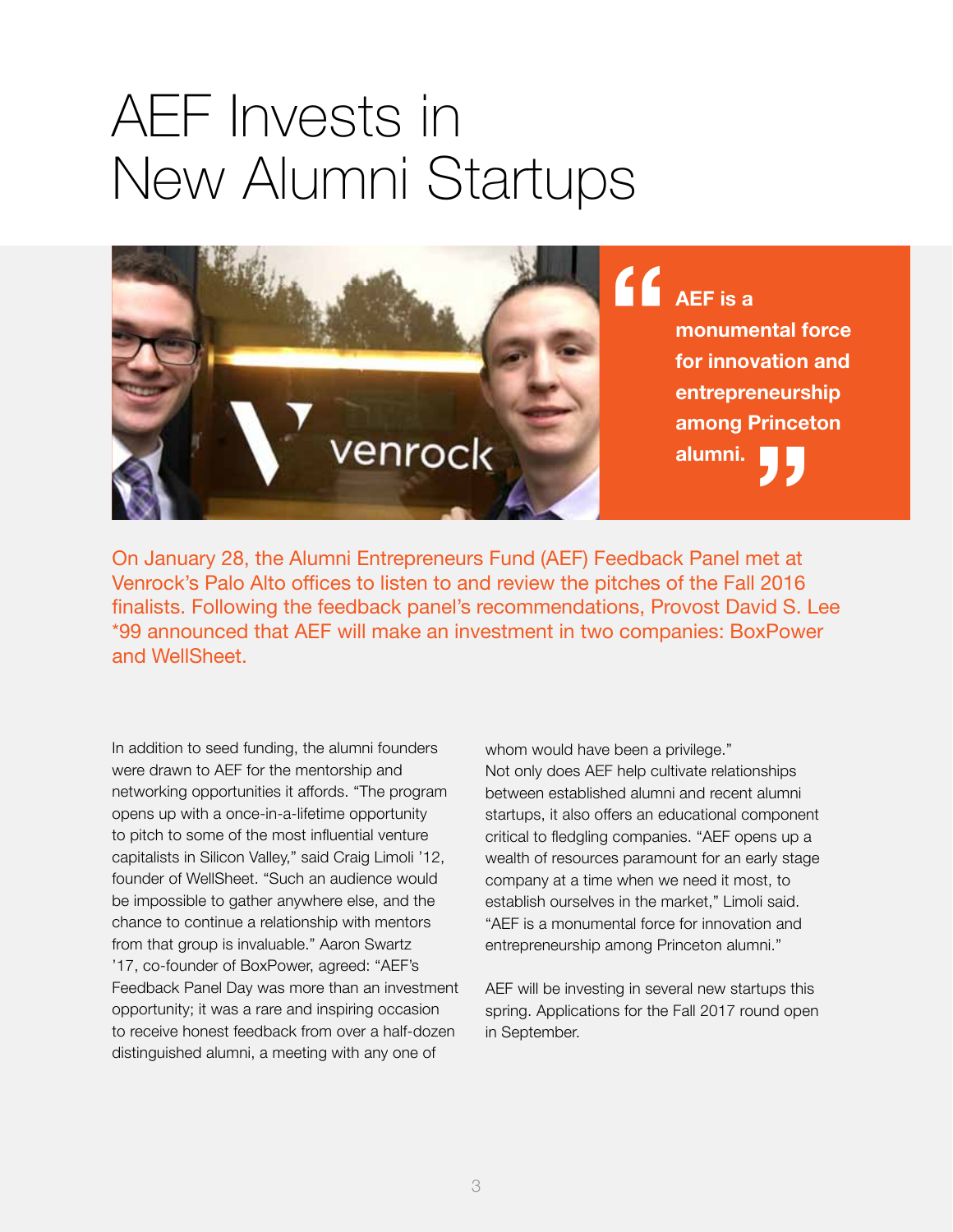## Silicon Valley Roadshow

On April 6 and 7, in Mountain View, CA, Princeton Entrepreneurship Council (PEC) sponsored its first Startup Roadshow. Nine companies, each with a faculty member or alumnus serving in a founder or senior executive role, pitched to eight established VC firms headquartered in the Bay Area for Series A funding.

From an initial pool of almost 40 applicants, the nine Princeton startups were selected by an alumni panel of venture capitalists and seasoned entrepreneurs. These startups represented technology-based businesses in health care, travel, information security, battery diagnostics, STEM tutoring, educational toys, solar power, quantum computing and 3D-printing resins. Two of the startups were faculty-led, two were AEF-funded companies, and five were led by other Princeton alumni.

The participating VC firms to whom they pitched were Artiman, Emergence, Greylock, Intel Capital, Propeller, Redpoint, Sequoia Capital and Venrock.

In addition, PEC co-hosted an alumni reception and networking event during which each of the companies presented a brief overview of their companies to about 120 alumni and guests.

The law firm Fenwick & West provided space for both the roadshow and alumni reception.

#### **Princeton Startups**

Beyond Pricing, Catalia Health, polySpectra, Quantum Circuits, Inc., SMASHSolar, LightUp, Piper, Feasible, Giant Oak.





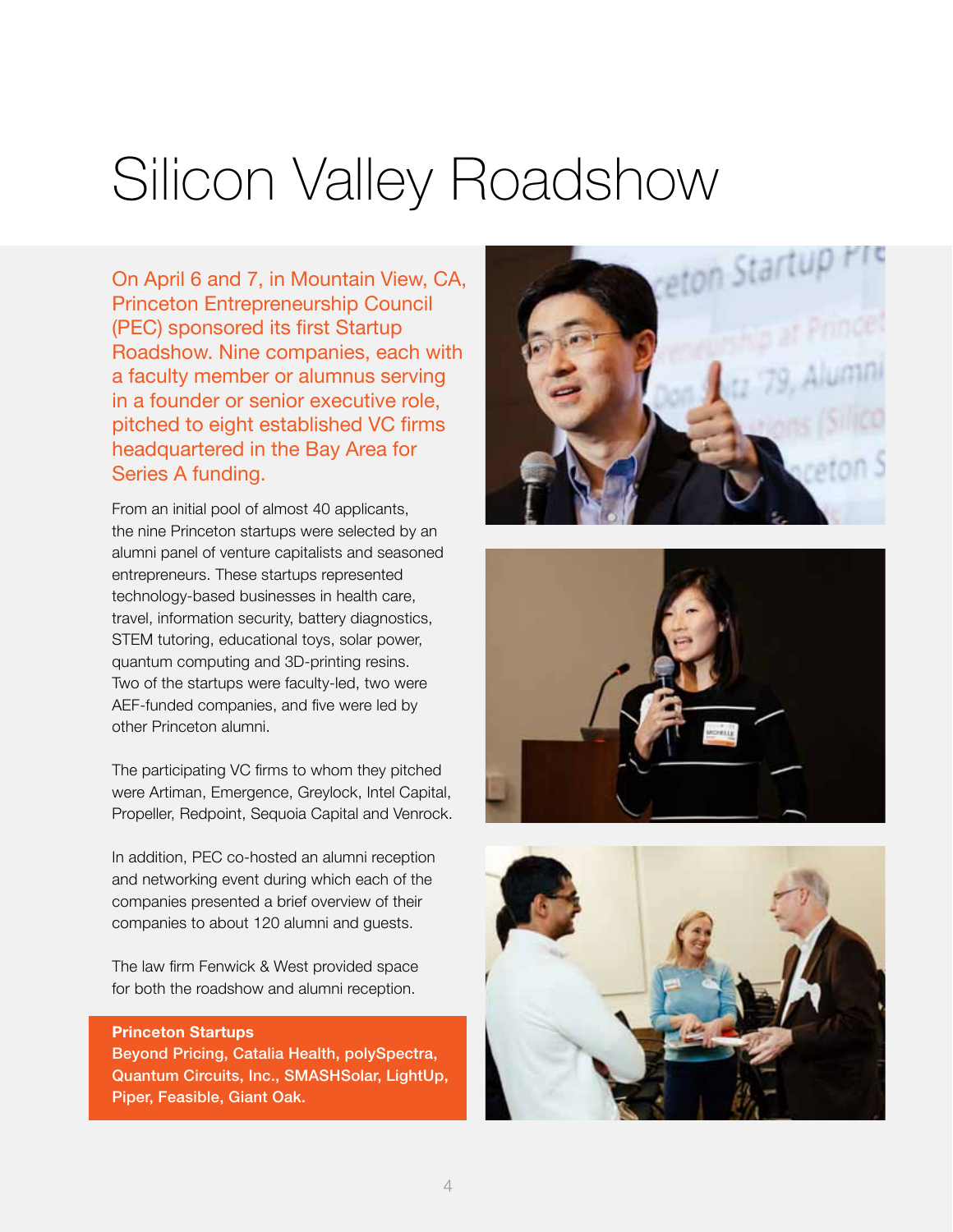### TigerTalks in the City: Design Thinking



On March 30, 180 Princeton students, faculty, alumni and friends gathered at TwoSigma for TigerTalks in the City, a series of panel discussions that bring entrepreneurial Princeton research to New York City.

On March 30, 180 Princeton students, faculty, alumni and friends gathered at TwoSigma for TigerTalks in the City, a series of panel discussions that bring entrepreneurial Princeton research to New York City.

The evening's topic was "Design Thinking," a buzzword that leaves many people impressed with its impact but perplexed by its meaning. The panel, moderated by Entrepreneurship professor Derek Lidow '73, aimed to shed light on what Design Thinking is and why the methodology has gained momentum at Princeton.

Senior Rebeca De La Espriella '17 opened the discussion with a working definition of Design Thinking, describing it as "a problem-solving methodology that takes a human-centered approach." Like any other academic methodology, Design Thinking is rigorous, requiring extensive

research and synthesis. The distinction, however, lies in Design Thinking's emphasis on empathy. The tools leveraged in Design Thinking, such as ethnographic interviews and user personas, are focused on creating a desirable solution for end users. "With any solution, one must consider its feasibility, viability and desirability," De La Espriella said. "But it's desirability that is really the key to getting a solution off the ground—it's what can cause the simplest solutions to skyrocket and even the most well-funded solutions to crash."

From Austin to Africa, the panelists have implemented Design Thinking's human-centered approach to develop desirable solutions in both the public and private sectors. Empathy is likely not the first word that comes to mind when one thinks of the private sector, but as a product designer and mechanical engineer, Annie Cardinal '15 uses Design Thinking to help her clients develop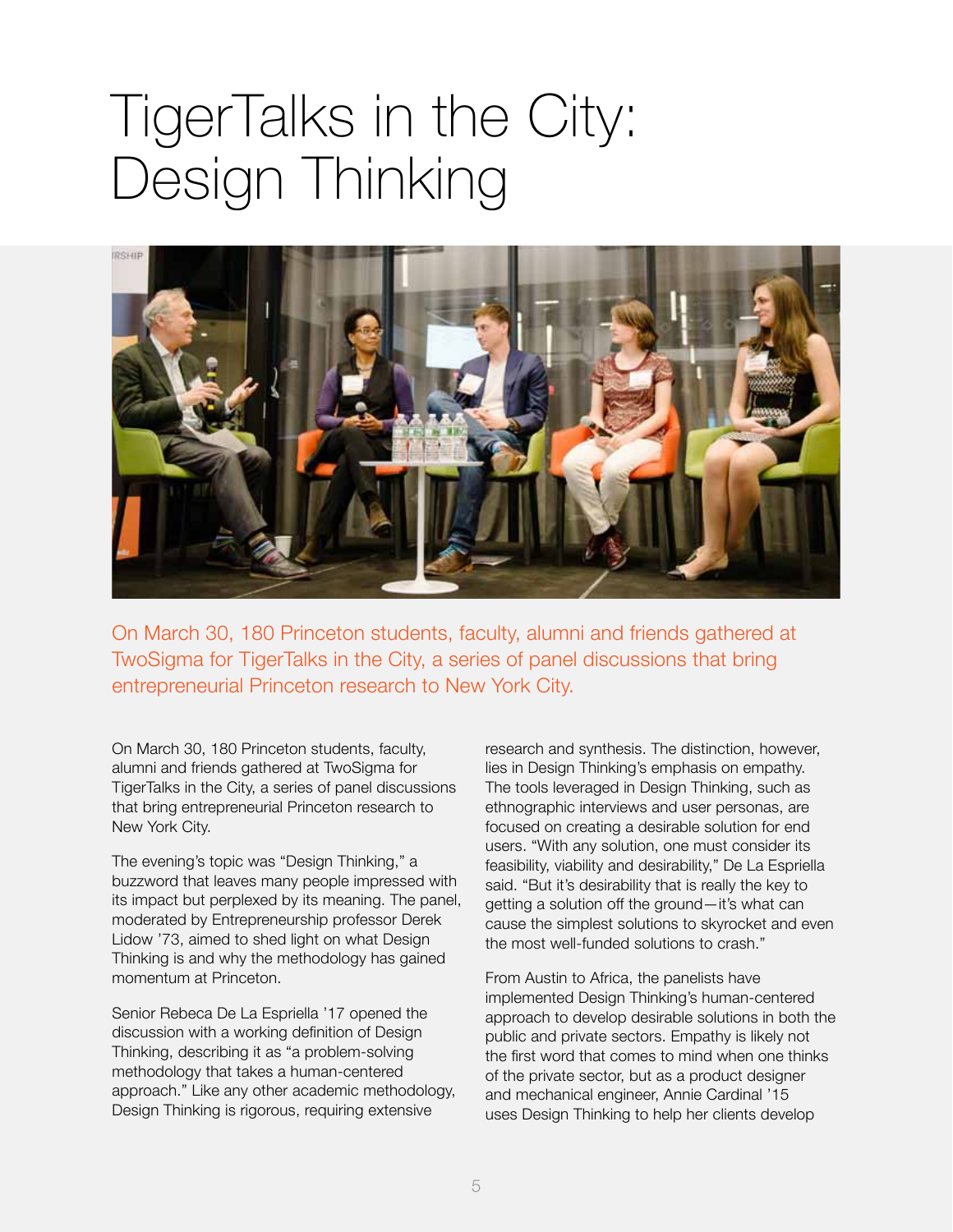innovative products. To come up with real solutions to everyday problems, Cardinal takes her clients through an ideation process, encouraging them to think about the problems their customers face and the many possible product-based solutions that might solve the problem. "The first solution we come up with probably isn't going to be the final answer, and that's OK, because that's the best way to come up with the best solution," Cardinal said.

Carolyn Rouse, Chair of the Anthropology Department, has found this nonlinear problemsolving approach to be a helpful way to explain her work, which is anything but linear. Rouse described ethnography, an anthropological term employed in Design Thinking, as "reverse engineering," or the study of why things are successful and sustainable. Rouse gave a lighthearted example of ethnography: "I have a current student who is studying the popularity of brunch. What is it about a special day where people feel like they can eat as many calories as they want? What is it about avocado toast?" Rouse explained that by studying why something works, one can determine how it might be replicated in other contexts.

Design Thinking's emphasis on discovering what people (or end users) find desirable and using these findings to develop solutions can be seen at work on Princeton's campus. Rebeca De La Espriella shared an anecdote: "Professor Lidow tasked our class with mitigating sexual assault on campus, which was a pretty daunting problem." After extensive research and interviews with the student body, the class came up with an idea for a bus that picks students up from the Eating Clubs on weekends, so students who feel uncomfortable have a safe, convenient means of getting home. "The UMatter bus has been a huge success, which goes to show you that when you use the Design Thinking method and keep desirability in mind throughout, the solutions can be long lasting," De La Espriella said.

Design Thinking is having a clear impact on campus and in the real world. But why should it be taught as part of Princeton's liberal arts program? The panelists offered several compelling reasons. Rafe Steinhauer '07, manager of Tiger Challenge, Princeton's Design Thinking program, said that when creating the program, the theme he heard from students repeatedly was, "I want to have a really big impact, but I don't know where to begin or how to do it." Design Thinking provides a channel for students to impact their communities by connecting critical thinking and rigorous analysis to real-world problems, an objective at the heart of any liberal arts curriculum. For example, two of Steinhauer's Tiger Challenge teams are working in education: one with a local school district to mitigate the impact of adolescent stress on mental health, and another with New Jersey's Department of Education on solving the state's teacher shortages. Other Tiger Challenge teams work on making housing affordable in Princeton, finding long-term careers for refugees in the area, and making Princeton a more sustainable city. This ability to solve a different kind of problem and look at the world in a new way is another pillar of the liberal arts and an integral part of Princeton's informal motto: "In the Nation's Service and the Service of Humanity."

The future of Design Thinking at Princeton is a bright one. The recent creation of a certificate in Entrepreneurship includes many courses with Design Thinking at their core. Other departments, such as engineering and anthropology, have started to integrate the Design Thinking methodology into their existing curricula. Whether Design Thinking at Princeton becomes a freshman seminar or a core requirement remains to be seen, but its positive impact on campus and in communities bodes well for its continued permeation in the liberal arts and beyond.

For more information on upcoming TigerTalks in the City, visit entrepreneurs.princeton/edu/tigertalks.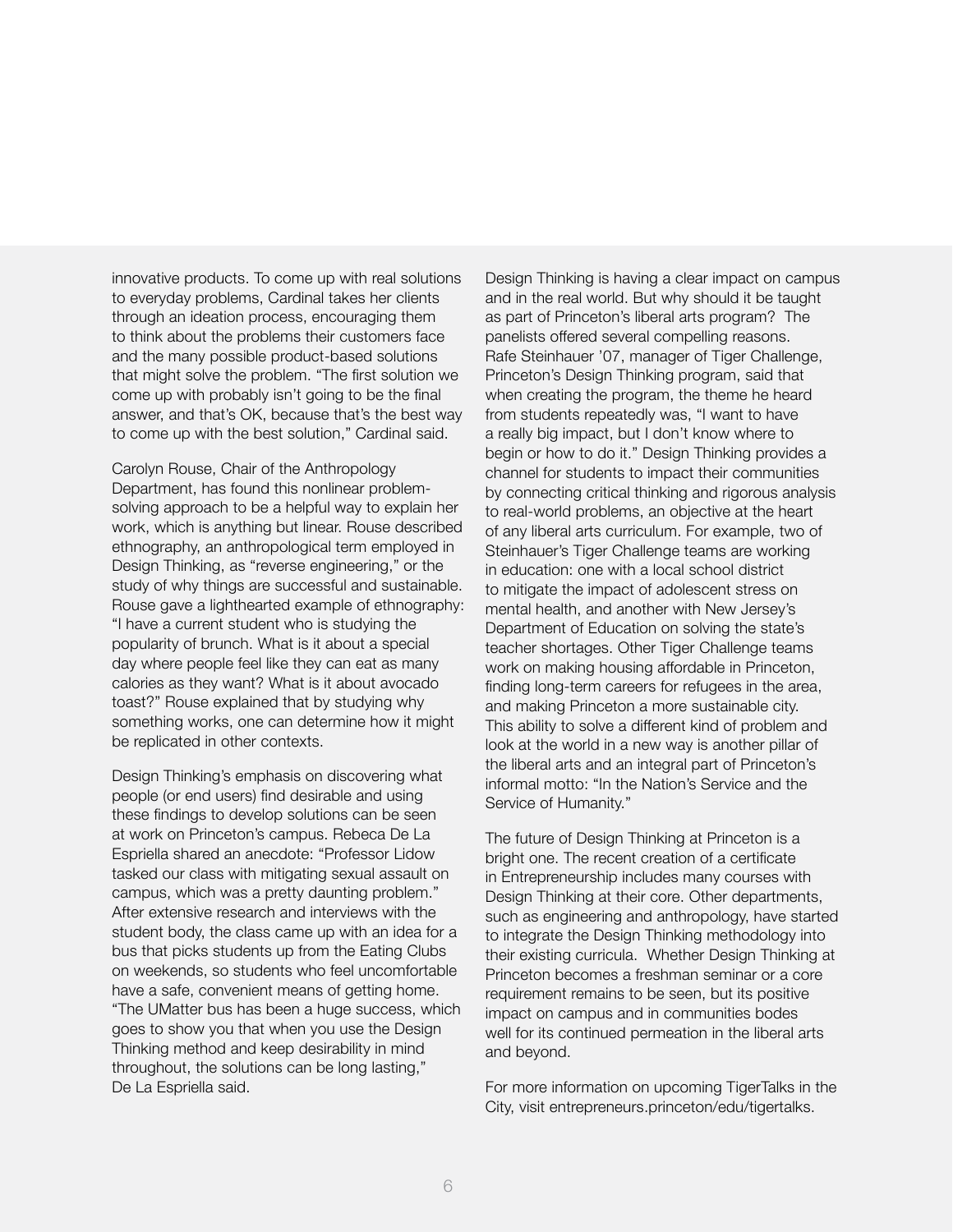### Research with an Entrepreneurial Impact

In 2009, Professor MacMillan founded Chiromics, a company that designs libraries to access diverse stereochemical structures. "I felt there was important research to be done that could impact the pharmaceutical industry," MacMillan said. "And because this research had commercial potential and its primary purpose wasn't basic academic research, I felt strongly that it should be conducted outside of academia."

Throughout the process of founding Chiromics, MacMillan made an important discovery about the connection between research and entrepreneurship: "I realized that just because something makes money doesn't lessen the fact that it's still going to be useful—the research can still have an impact." The relationship between academia and entrepreneurial ventures has not always been perceived as symbiotic. MacMillan recalled, "For a long time, I think the culture at Princeton was 'basic research is basic research,' or that as academics, commercializing businesses is not what we're here to do."

Over the last decade, however, MacMillan believes this mentality has subsided, largely in part to the success Princeton faculty have had commercializing their research. "Now, the attitude is such that if you're doing basic research and its value can be exported to many different people, that's great. And if the research can be progressed and commercialized, there's almost a responsibility to do it, especially if it's going to benefit human health."

MacMillan has experienced firsthand the obstacles many faculty entrepreneurs face. "For many academics, the hardest thing about embarking on



an entrepreneurial journey is not knowing how to get started," MacMillan said. "They think, 'This could be a useful commercial entity but I don't have the proper business training or an MBA.'"

So what can Princeton do to address this problem? MacMillan believes that the university can make it more straightforward for students and faculty to launch their ideas with minimal challenges, which is the aim of the university's Office of Tech Licensing. The department offers resources and funding for faculty looking to get their startups off the ground. "Once we educate the university community about the available resources, I think entrepreneurship at Princeton will become even more free flowing than it already is."

And entrepreneurship on campus is certainly free flowing. MacMillan shared an illustration of the entrepreneurial spirit he's observed: "In the sciences, we often focus graduates' attention on jobs in pharma and academia. I wanted to hold a meeting to encourage students to consider entrepreneurial endeavors as another viable career option." Turns out, the students didn't need convincing. "The level of interest was spectacular," MacMillan said. "We never had a higher attendance at a group meeting!"